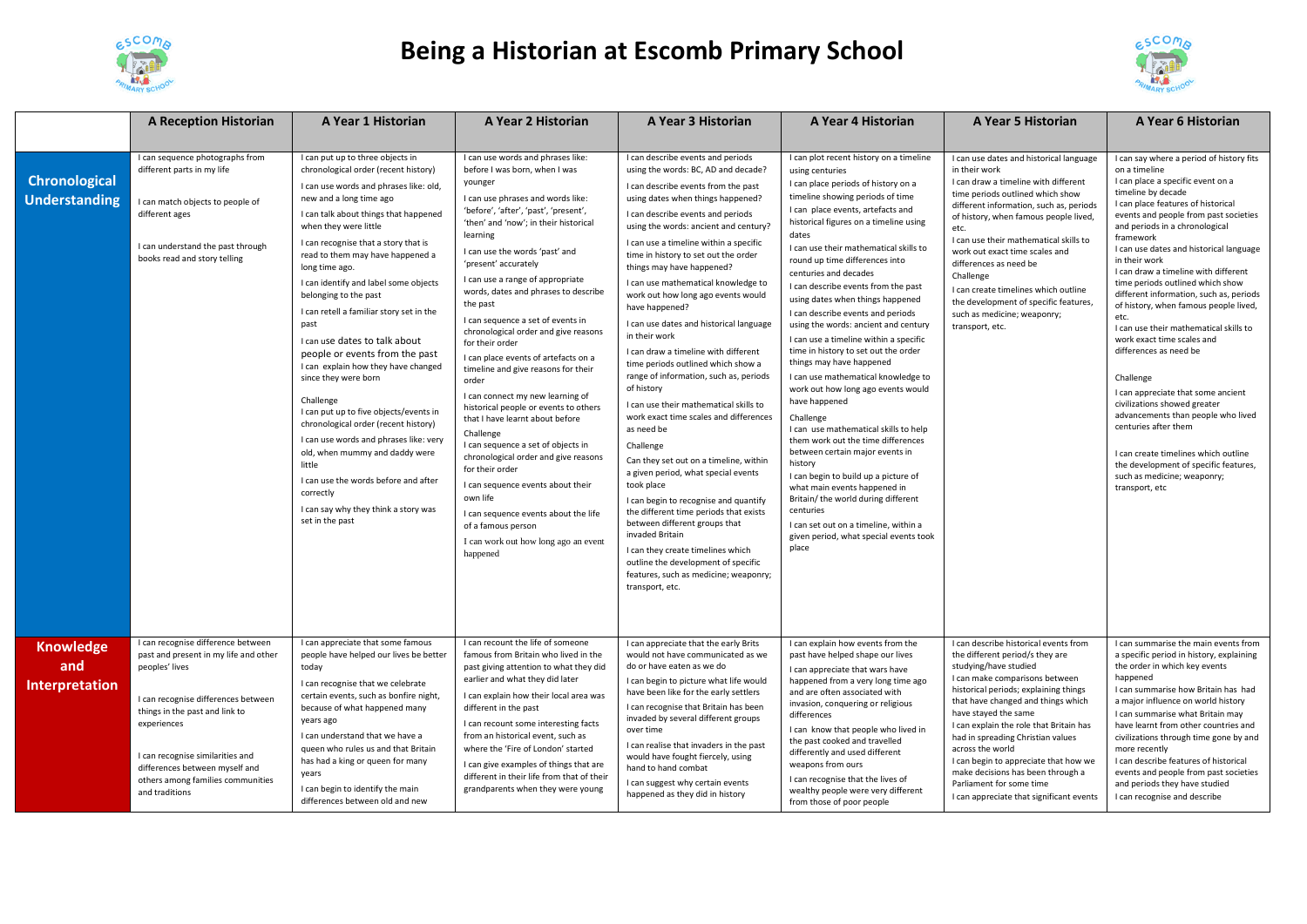|                       |                                                                                                                                                                                                                                                                                                                                                                                | objects<br>I can identify objects from the past,<br>such as vinyl records<br>Challenge<br>I can explain why certain objects were<br>different in the past, e.g. iron, music<br>systems, televisions<br>I can talk about an important<br>historical event that happened in the<br>past<br>I can explain differences between past<br>and present in their life and that of<br>other children from a different time in<br>history<br>I can know who will succeed the<br>queen and how the succession works | I can explain why Britain has a special<br>history by naming some famous<br>events and some famous people<br>I can explain what is meant by a<br>parliament<br>Challenge<br>I can give examples of things that are<br>different in their life from that of a<br>long time ago in a specific period of<br>history such as the Victorian times<br>I can explain why someone in the past<br>acted in the way they did<br>I can explain why their locality (as<br>wide as it needs to be) is associated<br>with a special historical event<br>I can explain how their local area was<br>different in the past<br>I can explain what is meant by a<br>democracy and why it is a good thing | I can suggest why certain people<br>acted as they did in history<br>I can appreciate that wars have<br>happened from a very long time ago<br>and are often associated with<br>invasion, conquering or religious<br>differences<br>I can describe historical events from<br>the different period/s they are<br>studying/have studied<br>I can make comparisons between<br>historical periods; explaining things<br>that have changed and things which<br>have stayed the same<br>I can appreciate that significant events<br>in history have helped shape the<br>country we have today<br>I can use literacy, numeracy<br>and computing skills to<br>communicate information<br>about the past<br>Challenge<br>I can appreciate why Britain would<br>have been an important country to<br>have invaded and conquered<br>I can appreciate that war/s would<br>inevitably have brought much distress<br>and bloodshed<br>I can have an appreciation that wars<br>start for specific reasons and can last<br>for a very long time<br>I can appreciate that invaders were<br>often away from their homes for very<br>long periods and would have been<br>'homesick'<br>I can appreciate how plagues and<br>other major events have created huge<br>differences to the way medicines and<br>health care was looked at | I can appreciate how items found<br>belonging to the past are helping us to<br>build up an accurate picture of how<br>people lived in the past<br>I can realise that invaders in the past<br>would have fought fiercely, using<br>hand to hand combat<br>I can suggest why certain events<br>happened as they did in history<br>I can suggest why certain people<br>acted as they did in history<br>Challenge<br>I can recognise that people's way of<br>life in the past was dictated by the<br>work they did<br>I can appreciate that the food people<br>ate was different because of the<br>availability of different sources of<br>food<br>I can appreciate that weapons will<br>have changed by the developments<br>and inventions that would have<br>occurred within a given time period<br>I can appreciate that wealthy people<br>would have had a very different way<br>of living which would have impacted<br>upon their health and education<br>I can appreciate that war/s would<br>inevitably have brought much distress<br>and bloodshed<br>I can appreciate that wars start for<br>specific reasons and can last for a<br>very long time<br>I can appreciate that invaders were<br>often away from their homes for very<br>long periods and would have been<br>'homesick' | in history have helped shape the<br>country we have today<br>I can have a good understanding as to<br>how crime and punishment has<br>changed over the years<br>I can use literacy, numeracy and<br>computing skills to an exceptional<br>standard to communicate information<br>about the past<br>Challenge<br>I can appreciate how plagues and other<br>major events have created huge<br>differences to the way medicines and<br>health care was developed | differences and similarities/ changes<br>and continuity between different<br>periods of history<br>I can describe historical events from<br>the different period/s they are<br>studying/have studied<br>I can make comparisons between<br>historical periods; explaining things<br>that have changed and things which<br>have stayed the same?<br>I can begin to appreciate that how we<br>make decisions has been through a<br>Parliament for some time<br>I can appreciate that significant events<br>in history have helped shape the<br>country we have today<br>I can have a good understanding as to<br>how crime and punishment has<br>changed over the years<br>I can summarise the main events from<br>a specific period in history, explaining<br>the order in which key events<br>happened<br>I can summarise what Britain may<br>have learnt from other countries and<br>civilizations through time gone by and<br>more recently<br>I can describe features of historical<br>events and people from past societies<br>and periods they have studied<br>I can recognise and describe<br>differences and similarities/ changes<br>and continuity between different<br>periods of history?<br>Challenge<br>I can suggest relationships between<br>causes in history<br>I can appreciate how Britain once had<br>an Empire and how that has helped or<br>hindered our relationship with a<br>number of countries today<br>I can trace the main events that<br>define Britain's journey from a mono<br>to a multi-cultural society<br>I can appreciate how plagues and<br>other major events have created huge<br>differences to the way medicines and<br>health care was looked at<br>I can know the names of the major<br>leaders in Europe and America during<br>height transatlantic slave trade |
|-----------------------|--------------------------------------------------------------------------------------------------------------------------------------------------------------------------------------------------------------------------------------------------------------------------------------------------------------------------------------------------------------------------------|---------------------------------------------------------------------------------------------------------------------------------------------------------------------------------------------------------------------------------------------------------------------------------------------------------------------------------------------------------------------------------------------------------------------------------------------------------------------------------------------------------|---------------------------------------------------------------------------------------------------------------------------------------------------------------------------------------------------------------------------------------------------------------------------------------------------------------------------------------------------------------------------------------------------------------------------------------------------------------------------------------------------------------------------------------------------------------------------------------------------------------------------------------------------------------------------------------|-----------------------------------------------------------------------------------------------------------------------------------------------------------------------------------------------------------------------------------------------------------------------------------------------------------------------------------------------------------------------------------------------------------------------------------------------------------------------------------------------------------------------------------------------------------------------------------------------------------------------------------------------------------------------------------------------------------------------------------------------------------------------------------------------------------------------------------------------------------------------------------------------------------------------------------------------------------------------------------------------------------------------------------------------------------------------------------------------------------------------------------------------------------------------------------------------------------------------------------------------------------------------------------------------------------------|------------------------------------------------------------------------------------------------------------------------------------------------------------------------------------------------------------------------------------------------------------------------------------------------------------------------------------------------------------------------------------------------------------------------------------------------------------------------------------------------------------------------------------------------------------------------------------------------------------------------------------------------------------------------------------------------------------------------------------------------------------------------------------------------------------------------------------------------------------------------------------------------------------------------------------------------------------------------------------------------------------------------------------------------------------------------------------------------------------------------------------------------------------------------------------------------------------------------------------------------------------------------------------------|---------------------------------------------------------------------------------------------------------------------------------------------------------------------------------------------------------------------------------------------------------------------------------------------------------------------------------------------------------------------------------------------------------------------------------------------------------------|-------------------------------------------------------------------------------------------------------------------------------------------------------------------------------------------------------------------------------------------------------------------------------------------------------------------------------------------------------------------------------------------------------------------------------------------------------------------------------------------------------------------------------------------------------------------------------------------------------------------------------------------------------------------------------------------------------------------------------------------------------------------------------------------------------------------------------------------------------------------------------------------------------------------------------------------------------------------------------------------------------------------------------------------------------------------------------------------------------------------------------------------------------------------------------------------------------------------------------------------------------------------------------------------------------------------------------------------------------------------------------------------------------------------------------------------------------------------------------------------------------------------------------------------------------------------------------------------------------------------------------------------------------------------------------------------------------------------------------------------------------------------------------------------------------------|
| Historical<br>enquiry | I can talk about past and present<br>events in my life and the lives of<br>family members<br>I can ask questions about people in<br>my life and their roles<br>Answer how and why questions about<br>their experiences<br>I can find out about similarities and<br>differences between things in past<br>and present.<br>I can listen to stories about people<br>from the past | I can ask and answer questions about<br>old and new objects<br>I can use evidence to Identify old and<br>new things in a picture/objects<br>I can answer questions using<br>artefacts/ photographs provided<br>What was it like for people? What<br>happened? How long ago?<br>I can give a plausible explanation<br>about what an object was used for in<br>the past<br>Challenge                                                                                                                      | I can find out something about the<br>past by talking to an older person<br>I can ask and answer questions by<br>using a specific source, such as an<br>information book - What was it like<br>for people? what happened? How<br>long ago?<br>I can research the life of a famous<br>Briton from the past using different<br>resources to help them<br>I can research the life of a famous<br>non-Briton from the past using<br>different resources to help them                                                                                                                                                                                                                      | I can recognise the part that<br>archaeologists have had in helping us<br>understand more about what<br>happened in the past<br>I can use various sources of evidence<br>to answer questions<br>I can use various sources to piece<br>together information about a period<br>in history<br>I can research a specific event from<br>the past<br>I can use 'information finding' skills<br>in writing to help them write about                                                                                                                                                                                                                                                                                                                                                                                                                                                                                                                                                                                                                                                                                                                                                                                                                                                                                    | I can research two versions of an<br>event and say how they differ<br>I can research what it was like for a<br>child in a given period from the past<br>and use photographs and illustrations<br>to present their findings<br>I can give more than one reason to<br>support an historical argument<br>I can communicate knowledge and<br>understanding orally and in writing<br>and offer points of view based upon<br>what they have found out<br>I can use various sources of evidence                                                                                                                                                                                                                                                                                                                                                                                                                                                                                                                                                                                                                                                                                                                                                                                                 | I can test out a hypothesis in order to<br>answer a question<br>I can seek and analyse a range of<br>evidence to justify claims about the<br>nast<br>I can select suitable sources of<br>evidence and give reasons for choices<br>I can appreciate how historical<br>artefacts have helped us understand<br>more about British lives in the present<br>and past<br>Challenge<br>I can research the life of one person<br>who has had an influence on the way  | I can look at two different versions<br>and say how the author may be<br>attempting to persuade or give a<br>specific viewpoint<br>I can identify and explain their<br>understanding of propaganda<br>I can appreciate how historical<br>artefacts have helped us understand<br>more about British lives in the present<br>and past<br>I can use a wide range of sources of<br>evidence to deduce information about<br>the past<br>I can describe a key event from                                                                                                                                                                                                                                                                                                                                                                                                                                                                                                                                                                                                                                                                                                                                                                                                                                                                                                                                                                                                                                                                                                                                                                                                                                                                                                                                          |